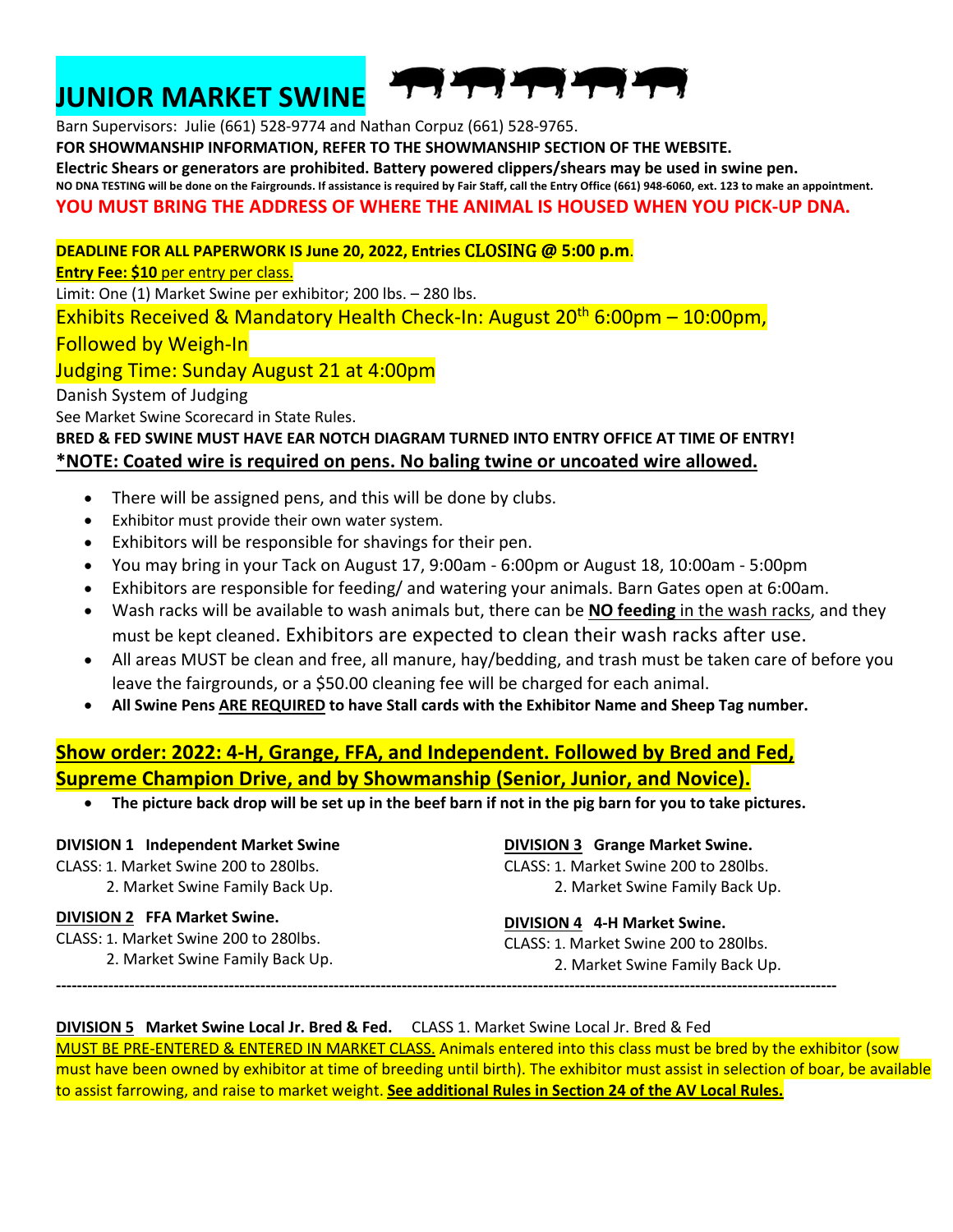### **JUNIOR MARKET BEEF**

Barn Supervisors: Jeff Briggs (661) 609-5160 & Travis Markley (661) 317-4713. (Steer or Heifer-no udder development on Heifers).

**FOR SHOWMANSHIP INFORMATION, REFER TO THE SHOWMANSHIP SECTION OF THE WEBSITE.**

#### **YOU MUST BRING THE ADDRESS OF WHERE THE ANIMAL IS HOUSED WHEN YOU PICK-UP DNA.**

**CONTACT: JEFF BRIGGS OR TRAVIS MARKLEY WITH ANY QUESTIONS. BEEF SAFETY WALK: Thank you everyone for two of the very best Safety walks we have ever hosted.**

#### **DEADLINE FOR ALL PAPERWORK REGARDING THE BEEF ENTRY IS APRIL 21, 2022, at 5 p.m**.

All Paperwork (Bill of Sale) for Steers must be dated before **April 21, 2022**, No exceptions! Brand Inspection will be on site August 19<sup>th</sup> to do Auction Brand Inspection. Bring in all paperwork required.

#### **Entry Fee: \$10** per entry per class.

Limit: One (1) Market Beef per exhibitor.

Exhibits Received & Mandatory Health Check-In: Thursday, August 18<sup>th</sup>, 7:00am -9:00am and 6:00pm – 8:00pm

#### Weigh-In Time: Thursday, August 18<sup>th</sup>, at 8:00pm

#### Judging Time: Sunday, August 21 at 9:00am

See Market Beef Scorecard in State Rules. See Section X - Health Rules for brucellosis requirement.

**\*NOTE: No Horns allowed (Scurs-no more than 1 inch and must be loose to the touch). This will be strictly ENFORCED.**

- There will be assigned tie stalls for each animal. Set up by clubs.
- Exhibitors will be responsible for shavings for their pen.
- You may bring in your Tack on August 17, 9:00am 6:00pm or August 18, 10:00am 5:00pm
- Exhibitors will be responsible for shavings for their pen.
- Exhibitors are responsible for feeding/and watering your animals. Barn Gates open at 6 am.
- Wash racks will be available to wash animals but, there can be **NO feeding** in the wash racks, and they must be kept cleaned. Exhibitors are expected to clean their wash racks after use.
- All areas MUST be clean and free, all manure, hay, and trash must be taken care of before you leave the fairgrounds, or a \$50.00 cleaning fee will be charged for each animal.
- **All Beef Pens ARE REQUIRED to have Stall cards with the Exhibitor Name and Sheep Tag number.**

#### **Show order: 2022: 4-H, Grange, FFA, and Independent. Followed by Bred and Fed, Supreme Champion Drive, and by Showmanship (Senior, Junior, and Novice).**

• **The picture back drop will be set up in the beef barn for you to take pictures.**

#### **DIVISION 1 Independent Market Beef**

- CLASS: 1. Market Beef 1,000 to No Top Weight.
- 2. Market Beef Family Back Up.

#### **DIVISION 2 FFA Market Beef**

- CLASS: 1. Market Beef 1,000 to No Top Weight.
	- 2. Market Beef Family Back Up.

#### **DIVISION 3 Grange Market Beef**

CLASS: 1. Market Beef 1,000 to No Top Weight. 2. Market Beef Family Back Up. **DIVISION 4 4-H Market Beef** CLASS: 1. Market Beef 1,000 to No Top Weight. 2. Market Beef Family Back Up.

#### **DIVISION 5 Market Beef Local Jr. Bred & Fed.** CLASS: 1 Market Beef Local Jr. Bred & Fed

MUST BE PRE-ENTERED & ENTERED IN MARKET CLASS. Animals entered into this class must be bred by the exhibitor (the cow/heifer must have been owned by exhibitor at time of breeding until birth). The exhibitor must assist in selection of bull, be available to assist with calving, and raise to market weight. **See additional Rules in Section 24 of the AV Local Rules.**

**--------------------------------------------------------------------------------------------------------------------------------------------------------**

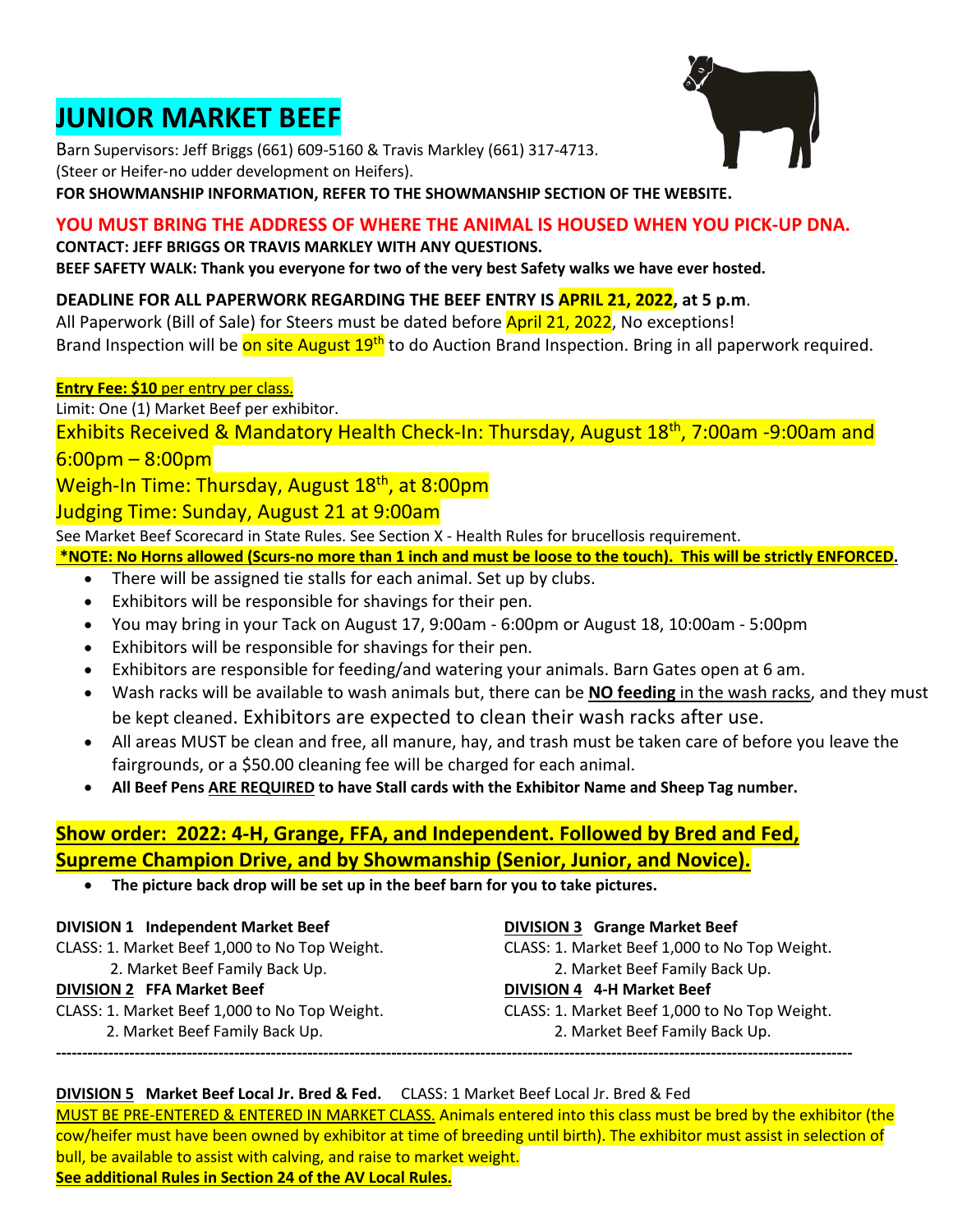### **JUNIOR MARKET SHEEP**

Barn Supervisors - Shaun Smith (661) 350-2783 & Marlene Mattison (661) 317-7190.

**FOR SHOWMANSHIP INFORMATION, REFER TO THE SHOWMANSHIP SECTION OF THE WEBSITE.**

#### **YOU MUST BRING THE ADDRESS OF WHERE THE ANIMAL IS HOUSED WHEN YOU PICK-UP DNA.**

#### **A PERMANENT SCRAPIE TAG IS REQUIRED.**

**NO DNA TESTING will be done on the Fairgrounds. If assistance is required by Fair Staff, call the Entry Office (661) 948-6060, ext. 123 to make an appointment. DEADLINE FOR ALL PAPERWORK IS June 20, 2022, Entries** CLOSING @ **5:00 p.m**.

#### **Entry Fee: \$10** per entry per class.

Limit: One (1) Market Sheep per exhibitor; 100 lbs. – 160 lbs.

Exhibits Received & Mandatory Health Check-In: Thursday, August 18th, 7:00am -9:00am and 6:00pm - 8:00pm Followed by Weigh-In

#### Judging Time: Friday, August 19 at 4:00pm

#### Danish System of Judging

See Market Lamb Scorecard in State Rules

- There will be assigned pens, and this will be done by clubs.
- Exhibitors will be responsible for shavings for their pen.
- You may bring in your Tack on August 17, 9:00am 6:00pm, or on August 18, 10:00am 5:00pm.
- Exhibitors are responsible for feeding/and watering your animals. Barn Gates open at 6 am.
- Wash racks will be available to wash animals but, there can be **NO feeding** in the wash racks, and they must be kept cleaned. Exhibitors are expected to clean their wash racks after use.
- All areas MUST be clean and free, all manure, hay, and trash must be taken care of before you leave the fairgrounds, or a \$50.00 cleaning fee will be charged for each animal.
- **Sheep must be FREE of Horns. (Scurs-no more than one inch and must be loose to the touch). This will be strictly ENFORCED.**
- **TAIL DOCKING. To qualify for exhibit market Sheep must be docked such that the tail (dock) is healed and can be lifted from the exterior. Sheep that have no dock will not be eligible. (State Rule IX, Sheep a). THIS WILL BE STRICTLY ENFORCED!**
- **All Sheep including the head, must be slick sheared within five (5) days of the Fair.**
- **All Sheep Pens ARE REQUIRED to have Stall cards with the Exhibitor Name and Sheep Tag number.**

#### **Show order: 2022: 4-H, Grange, FFA, and Independent. Followed by Bred and Fed, Supreme Champion Drive, and by Showmanship (Senior, Junior, and Novice).**

• **The picture back drop will be set up in the beef barn for you to take pictures**

#### **DIVISION 1 Independent Market Sheep.**

CLASS: 1. Market Sheep 100 lbs. to 160 lbs.

2. Market Sheep Family Back Up.

#### **DIVISION 2 FFA Market Sheep.**

CLASS: 1. Market Sheep 100 lbs. to 160 lbs. 2. Market Sheep Family Back Up.

#### **DIVISION 3 Grange Market Sheep.**

CLASS: 1. Market Sheep 100 lbs. to 160 lbs. 2. Market Sheep Family Back Up. **DIVISION 4 4-H Market Sheep.** CLASS: 1. Market Sheep 100 lbs. to 160 lbs. 2. Market Sheep Family Back Up.

#### **DIVISION 5 Market Sheep Local Jr. Bred & Fed.** CLASS: 1 Market Sheep Local Jr. Bred & Fed

MUST BE PRE-ENTERED & ENTERED IN MARKET CLASS. Animals entered into this class must be bred by the exhibitor (the ewe must have been owned by exhibitor at time of breeding until birth). The exhibitor must assist in selection of ram, be available to assist with lambing out ewe, and raise to market weight.

-------------------------------------------------------------------------------------------------------------------------------------------------------------------------------------------------------------

**See additional Rules in Section 24 of the AV Local Rules.**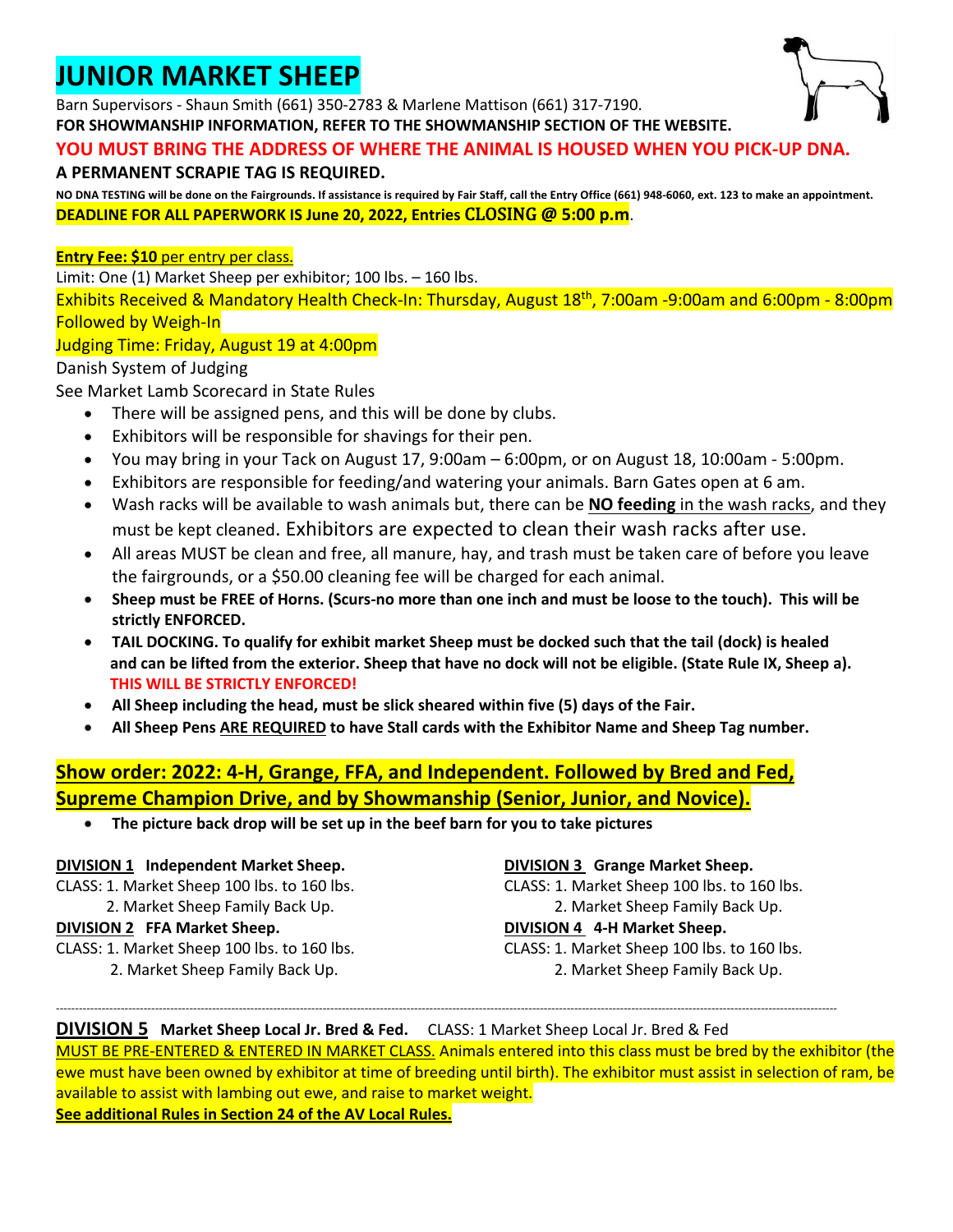### **JUNIOR MARKET GOAT**



Barn Supervisor – Connor Markley (661) 373-1839.

**FOR SHOWMANSHIP INFORMATION, REFER TO THE SHOWMANSHIP SECTION OF THE WEBSITE.**

#### **YOU MUST BRING THE ADDRESS OF WHERE THE ANIMAL IS HOUSED WHEN YOU PICK-UP DNA.**

#### **A PERMANENT SCRAPIE TAG IS REQUIRED TO ENTER IN MARKET.**

**NO DNA TESTING will be done on the Fairgrounds. If assistance is required by Fair Staff, call the Entry Office (661) 948-6060, ext. 123 to make an appointment.**

#### **DEADLINE FOR ALL PAPERWORK IS June 20, 2022, Entries** CLOSING @ **5:00 -PM**.

#### **Entry Fee: \$10** per entry per class.

Limit: One (1) Market Goat per exhibitor; 70 lbs. – 130 lbs.

Exhibits Received & Mandatory Health Check-In: Thursday, August 18th, 7:00am -9:00am and 6:00pm - 8:00pm Followed by Weigh-In

#### Judging Time: Saturday, August 20 at 2:00pm

#### Danish System of Judging

See Market Goat Scorecard in State Rules.

- There will be assigned pens, and this will be done by clubs.
- Exhibitors will be responsible for shavings for their pen.
- You may bring in your Tack on August 17, 9:00am 6:00pm, or on August 18, 10:00am 5:00pm.
- Exhibitors are responsible for feeding/and watering your animals. Barn Gates open at 6 am.
- Wash racks will be available to wash animals but, there can be **NO feeding** in the wash racks, and they must be kept cleaned. Exhibitors are expected to clean their wash racks after use.
- All areas MUST be clean and free, all manure, hay, and trash must be taken care of before you leave the fairgrounds, or a \$50.00 cleaning fee will be charged for each animal.
- **Goats must be FREE of Horns. (Scurs-no more than one inch and must be loose to the touch). This will be strictly ENFORCED**. Females cannot show any udder development. All males must be castrated. Goat hair **MUST BE** trimmed to 3/8" (Head to tail above the hocks MUST be trimmed). Market Goats showing yearling teeth or lice will be disqualified. To encourage high standards, the judge shall award first, second, third place, etc. according to merit. If without merit, the judge shall make no award under any circumstances. The judge may award championships or other awards at his/her discretion for superior exhibits. This applies whether there are one or more exhibits in class. (CA State Rule; III. Judging #7).
- **All Goat Pens ARE REQUIRED to have Stall cards with the Exhibitor Name and Goat Tag number.**

#### **Show order: 2022: 4-H, Grange, FFA, and Independent. Followed by Bred and Fed, Supreme Champion Drive, and by Showmanship (Senior, Junior, and Novice).**

• **The picture back drop will be set up in the beef barn for you to take pictures.**

#### **DIVISION 1 Independent Market Goat.**

CLASS: 1. Market Goat 70 lbs. – 130lbs. 2. Market Goat Family Back Up.

#### **DIVISION 2 FFA Market Goat**

CLASS: 1. Market Goat 70 lbs. – 130lbs. 2. Market Goat Family Back Up.

**DIVISION 3 Grange Market Goat.** CLASS: 1. Market Goat 70 lbs. – 130lbs. 2. Market Goat Family Back Up.

#### **DIVISION 4 4-H Market Goat.** CLASS: 1. Market Goat 70 lbs.– 130lbs.

2. Market Goat Family Back Up.

#### **DIVISION 5 Market Goat Local Jr. Bred & Fed.** CLASS:1. Market Goat Local Jr. Bred & Fed

MUST BE PRE-ENTERED & ENTERED IN MARKET CLASS. Animals entered into this class must be bred by the exhibitor (the doe must have been owned by exhibitor at time of breeding until birth). The exhibitor must assist in selection of buck, be available to assist with kidding, and raise to market weight. **See additional Rules in Section 24 of the AV Local Rules.**

**-------------------------------------------------------------------------------------------------------------------------------------------------**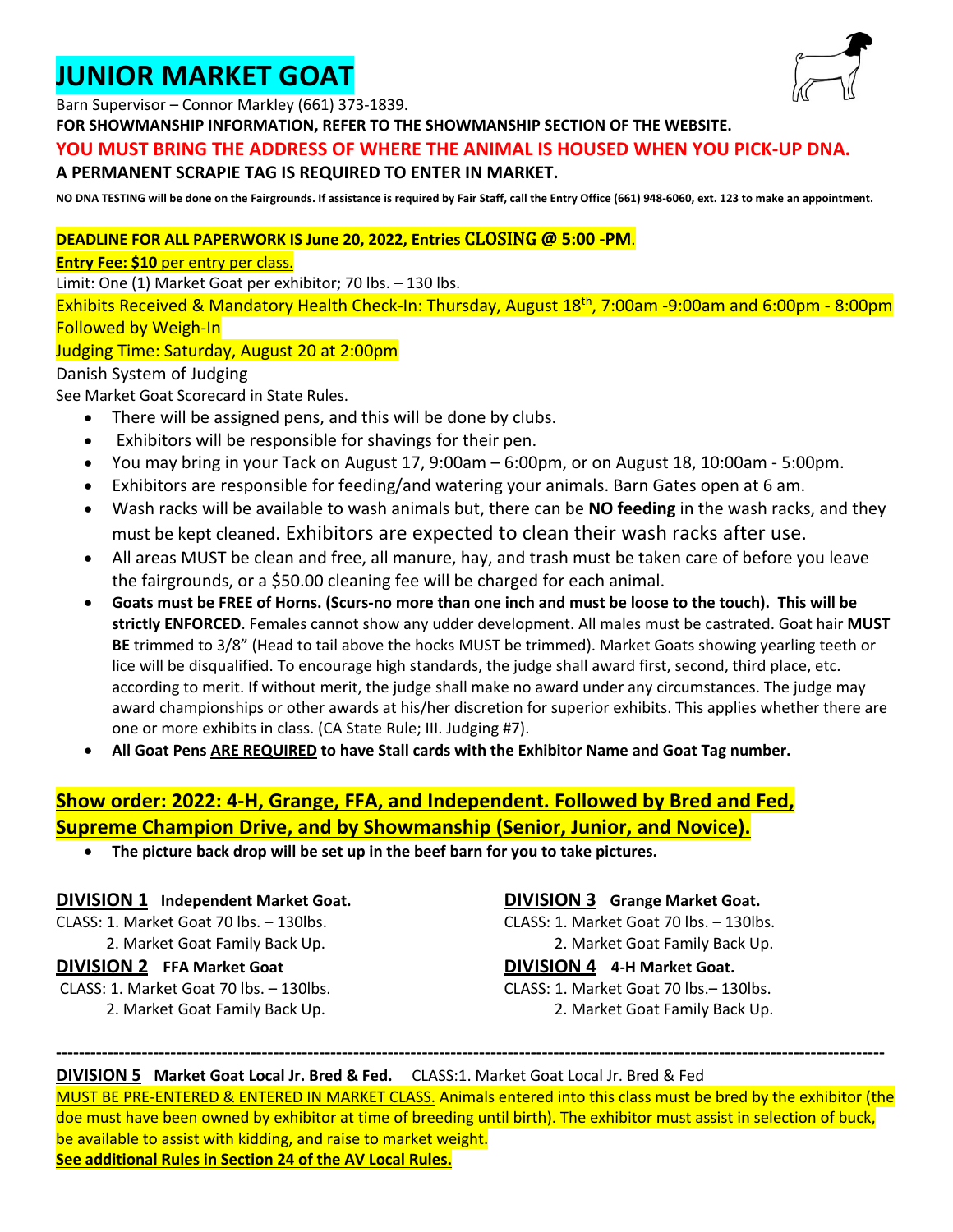







### **JUNIOR UTILITY MEAT CHICKENS**

Chairperson- Dottie Snyder 661-816-0840 -MEAT BIRDS, PEN OF TWO – ALL BREEDS JUDGED TOGETHER. - **DEADLINE FOR ALL PAPERWORK IS July 23, 2022 Entries** CLOSING @ **5:00 p.m**.

**Entry Fee: \$10** per entry per class.

**EXHIBITS RECEIVED AND PHI INSPECTION: Tuesday August 23rd, 2022, 7:30 AM-9 AM ONLY. JUDGING TIME: Wednesday August 23, 2022, approx. 10:00 am. EXHIBITS RELEASED: After Judging August 23, 2022.** 

American System of Judging (State Rule IV #6a, c).

**LIMIT:** One (1) entry per class per exhibitor. Entries may be limited – State Rule I #9.

#### **RULES:**

- Two birds of the same sex shall constitute one entry.
- Birds must be of same breed and color.
- All birds must be banded with legibly numbered bands prior to health check and cooping at the fair.
	- 1. PROPER ID MUST BE ON BIRDS BEFORE HEALTH CHECK.
	- 2. NO BANDING BIRDS ON FAIRGROUNDS If done it will result in disqualification.
	- 3. CHECK-IN MAY INCLUDE REBANDING THE BIRD(S).
	- 4. Birds must be dry.
- Exhibitor must be nine (9) years old before January 1, of current year.
- Champion, Reserve Champion and the next two highest placing Lots will sell at auction.
- Birds cannot be over 70 days old and must be owned and in possession by the exhibitor for a
- minimum of 30 days.
- Exhibitor may sell only one (1) unless they own both the Overall Supreme Champion and Supreme Reserve Champion.
- Exhibitors are required to coop, feed and water their animals during scheduled drop off. If
- inadequate care is evident, the fair will take necessary steps to feed and water your animal.
- No unhealthy animal will be allowed to show. Once determined, exhibitors are required to take home their animal immediately.
- All poultry are released following the show, with the exception of Champions, and the next two highest placing lots they will stay and sell at auction.
- The picture back drop will be set up in the beef barn for you to take pictures.
- You will need to pick up a release form before leaving the fairgrounds after the show.
- Birds not picked up at the appointed time will become the property of the AV Fair.

**PREMIUMS OFFERED PER CLASS:** Ribbons to 10th Place.

#### **DIVISION 1**

Market Pen of Two Meat Birds.

#### **CLASS:**

- 1. 3 to 4½ pounds.
- 2. 4½ to 6 pounds.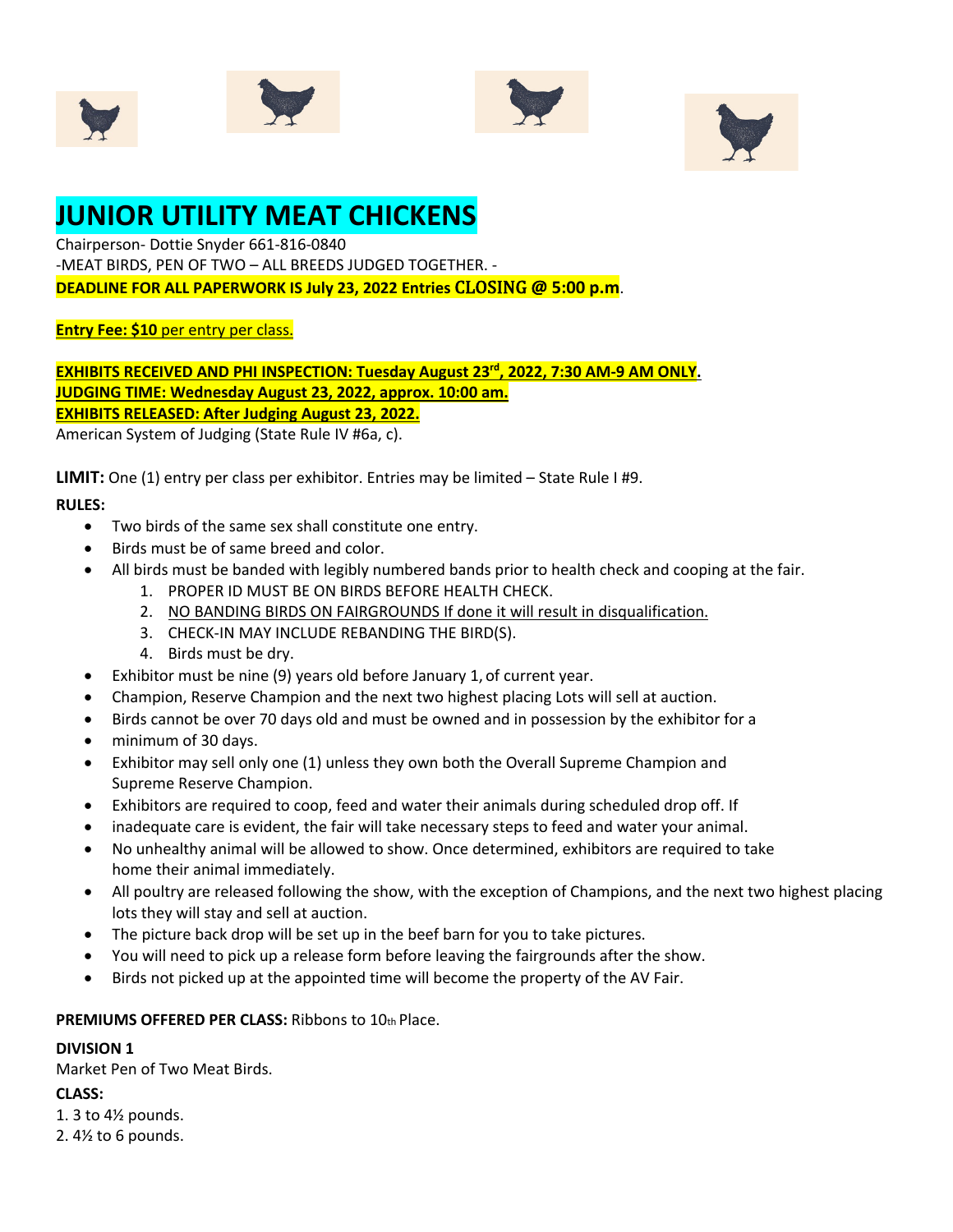### **JUNIOR UTILITY MEAT TURKEYS**



Chairperson- Dottie Snyder 661-816-0840. MEAT TURKEYS– ALL BREEDS JUDGED TOGETHER.

**Entries Close: June 20<sup>th</sup>, 2022, 5 pm.** 

**Entry Fee: \$10** per entry per class.

**EXHIBITS RECEIVED AND PHI INSPECTION: Wednesday August 23, 2022, 7:30 AM - 9 AM ONLY. JUDGING TIME: Tuesday August 23, 2022, Time: following Meat Pen Judging. EXHIBITS RELEASED: After Judging August 23, 2022.**

American System of Judging (State Rule IV #6a, c).

**LIMIT:** One (1) entry per class per exhibitor.

**ONE TOM & ONE HEN PER EXHIBITOR.** The overall number of entries will be limited to 50, State Rule I #9

**NOTE:** Exhibitors only showing small animal utility meat turkeys are required to purchase two (2) BBQ Junior Livestock Auction Tickets. Exhibitor is not required to purchase an exhibitor packet or passes.

#### **RULES:**

#### 1. **Birds must be 16 to 20 weeks of age at the time of Fair, maximum weight of 40 lbs. for Toms, and 30 lbs. for Hens.**

- 2. Exhibitors must own and be in possession of birds by entry deadline.
- 3. Exhibitors may enter 1 tom and 1 hen.
- 4. All birds must be banded with legibly numbered bands prior to health check and cooping at the Fair.
	- a. PROPER ID MUST BE ON BIRDS BEFORE HEALTH CHECK.
	- b. NO BANDING BIRDS ON FAIRGROUNDS If done it will result in disqualification.
	- c. Turkeys must be dry.
- 5. Exhibitor must be nine (9) years old before January 1 of current year.
- 6. Champion, Reserve Champion and the next two highest placing Lots will sell at auction.
- 7. Birds not picked up at the appointed time will become the property of the AV Fair.
- 8. Exhibitor may sell only one (1) unless they own both the Overall Supreme Champion and Supreme Reserve Champion.
- 9. Exhibitors are required to coop, feed, and water their animals during scheduled drop off. If inadequate care is evident, the fair will take necessary steps to feed and water your animal.
- 10. No unhealthy animal will be allowed to show. Once determined, exhibitors are required to take home their animals immediately.

#### **DIVISION 1**

Market Utility Turkey. **CLASS:**

- 1. Young Hen to 30 lbs.
- 2. Young Tom to 40 lbs.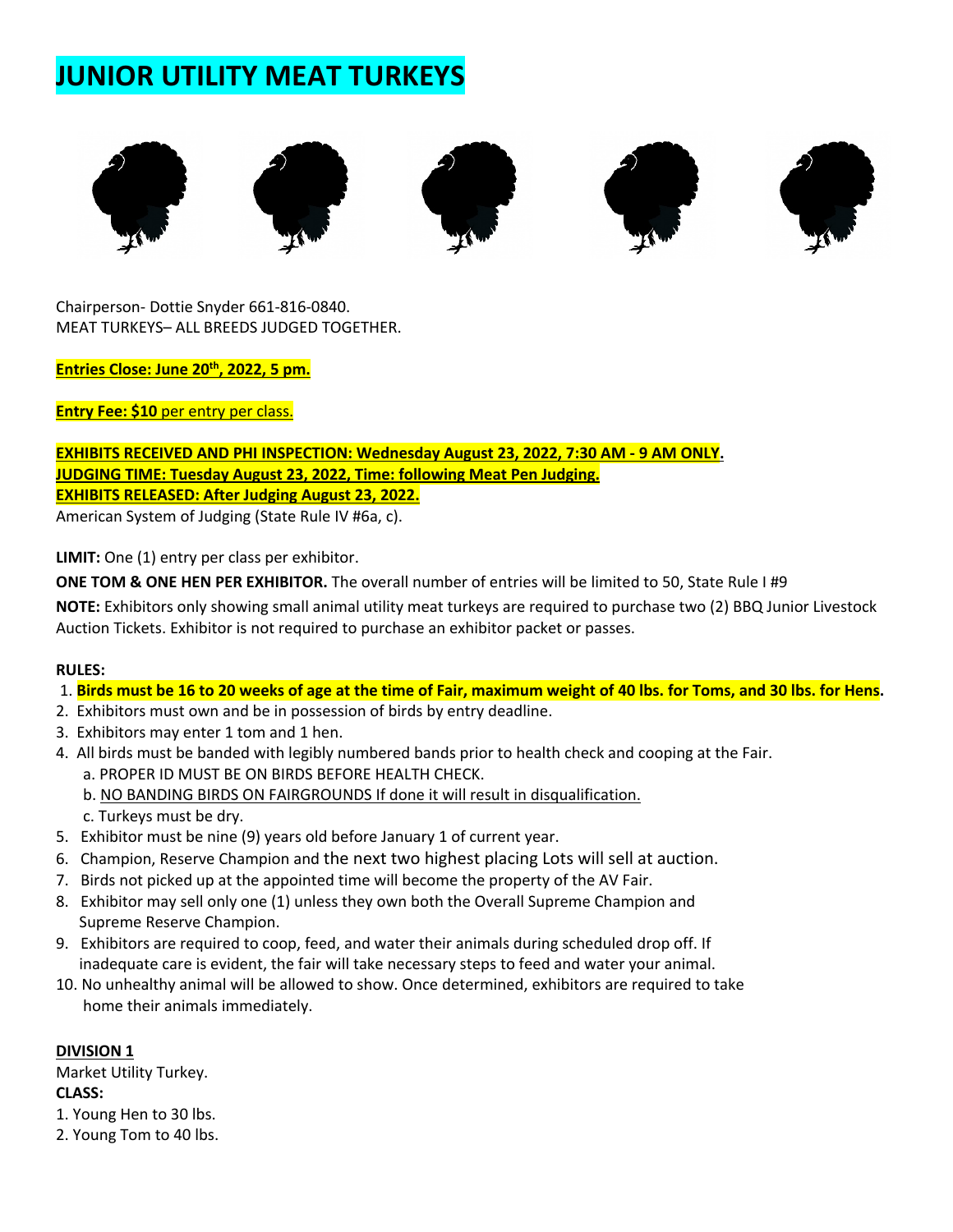### **JUNIOR RABBIT - MEAT PENS**

#### **For Showmanship information, refer to the Showmanship section of the website.**

Chairperson- Dannon Shaughnessy

MEAT RABBITS, PEN OF THREE (3) - ALL BREEDS JUDGED TOGETHER

**Entries Close: July 23, 2022 – 5pm**

**Entry Fee: \$10 per entry per class**

**Exhibits Received: Tuesday August 23, 2022 7:30am – 9am**

**Judging Time: Tuesday August 23, 2022 approx. 10:00am**

**EXHIBITS RELEASED: After Judging August 23, 2022**

American System of Judging – Ranks exhibitors in order best to worst. (State Rule IV #6a, c)

**NOTE:** 1. Entries to be judged by American Rabbit Breeders Association (ARBA) Rules.

 2. Exhibitors only showing small animal, Meat Pens, exhibits are required to purchase two (2) BBQ Junior Livestock Auction Dinner Tickets. Exhibitor is not required to purchase exhibitor packet or passes.

**LIMIT:** One (1) entry per class per exhibitor. Entries may be limited – State Rule I #9 **RULES:**

- 1. The exhibitor must be nine (9) years old before January 1 of the current year.
- 2. Breeding Does and Market rabbits must be owned solely by the member or member's family. The family includes the parents, guardians, or siblings living together as a family unit.
- 3. If the exhibitor cannot own their own rabbit, Breeding Does may be leased prior to breeding date. Exhibitor must take possession 5 days after breeding. Meat Pens cannot be leased.
- 4. Exhibitor may enter and sell only one (1) lot of three meat pen rabbits.
- 5. Rabbits must be of the same breed and variety. **NO CROSSBREEDS**
- 6. The exhibitor is responsible for the care and kindling of their Does and meat pen rabbits.
- 7. Exhibitors are required to feed and water their animals during scheduled drop off. If inadequate care is evident, the fair will take necessary steps to feed and water your animals.
- 8. Exhibitors entering this division may furnish their own feeding containers. The Fair is not responsible for the return or condition thereof.
- 9. Each meat pen rabbit must be permanently and legibly tattooed in the animal's left ear.
	- a. A legible tattoo is "a tattoo that shows below the skin and must be readable."
		- b. Permanent marker or removable ink is not acceptable.
		- c. Rabbits must be tattooed prior to entering the fairgrounds.
		- d**. No tattooing on the fairgrounds. TATTOOING ANIMALS ON THE FAIRGROUNDS COULD RESULT IN DISQUALIFICATION.**
- 10. Tattoo number must appear on entry form.
- 11. Each exhibitor on judging day is to inspect his or her animal for disqualifications and cleanliness and to carry it to and from the judging table. Other arrangements can be made with the barn manager at least 1 hour prior to judging.
- 12. No unhealthy animal will be allowed to show. Once determined, exhibitors are required to take home their animal immediately.
- 13. All Pens must be weighed in the presence of the judge.
- 14. Rabbits not picked up at the appointed time become the property of the AV Fair.
- 15. Champion, Reserve Champion and the next two highest placing Lots will sell at auction.

**PREMIUMS OFFERED PER CLASS:** Ribbons to 10th Place

#### **DIVISION 1**

Market Rabbit Meat Pen

#### **CLASS:**

Market Rabbit Meat Pen

1. Meat pens shall be three rabbits, 3½ to 5½ lbs., with age limit of 10 weeks old (70 days). NO CROSSBREEDS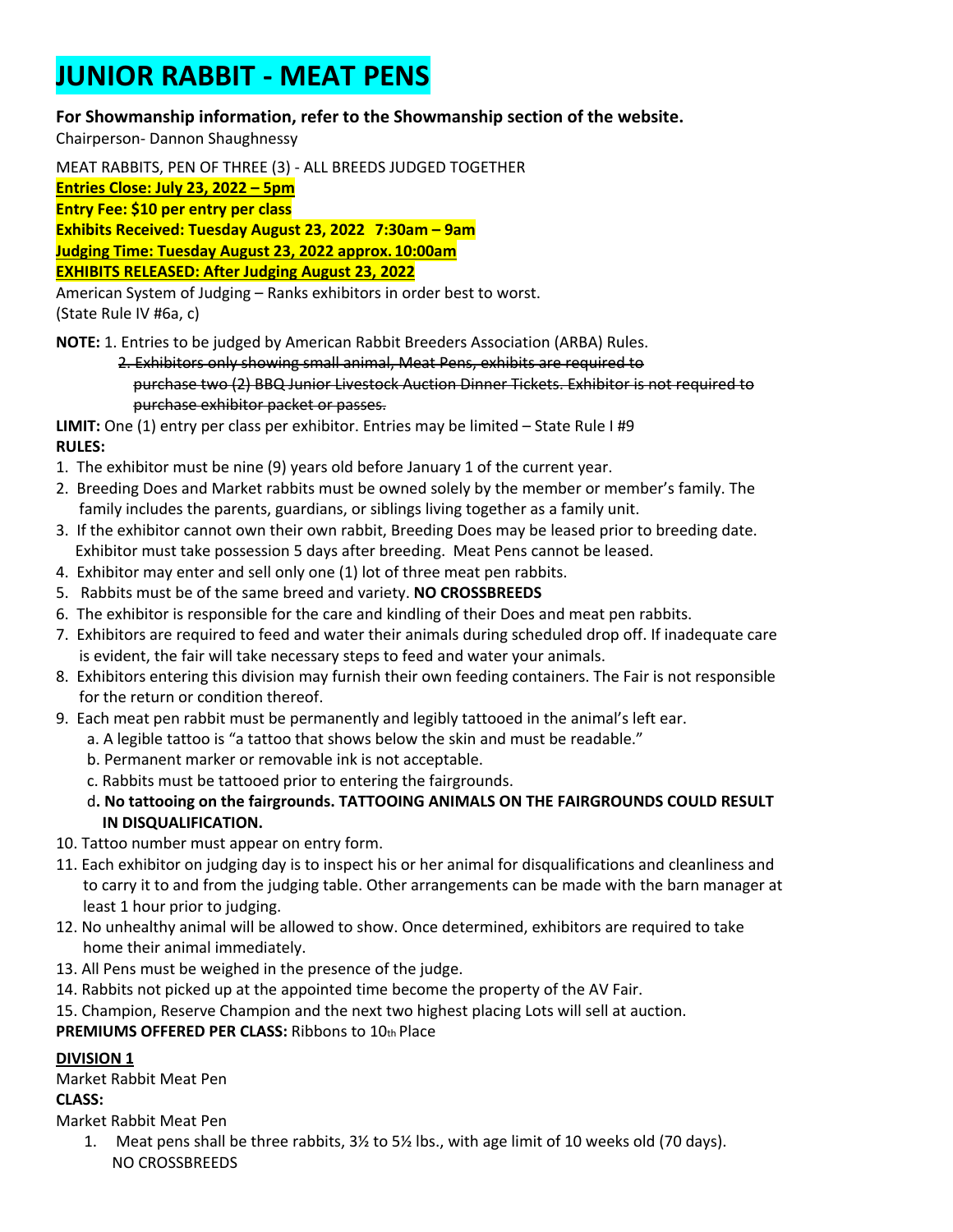### **JUNIOR RABBIT – SINGLE MEAT FRYERS**

Chairperson- Dannon Shaughnessy

MEAT RABBITS, PEN OF ONE (1) RABBIT– ALL BREEDS JUDGED TOGETHER **Entries Close: July 23, 2022 5pm. Entry Fee: \$10 per entry per class Exhibits Received: Tuesday August 23, 2022 7:30am – 9am Judging Time: Tuesday August 23, 2022 at 10:00am EXHIBITS RELEASED: After Judging August 23, 2022** American System of Judging- Ranks exhibitors in order from best to worst (State Rule IV #6a, c)

**NOTE:** 1. Entries to be judged by ARBA Rules.

 2 Exhibitors only showing small animal, meat rabbit single fryer exhibits are required to purchase two (2) BBQ Junior Livestock Auction Dinner Tickets. Exhibitor is not required to purchase exhibitor packet or passes.

**LIMIT:** One (1) entry per class per exhibitor. Entries may be limited – State Rule I #9

#### **RULES:**

- 1. The exhibitor must be nine (9) years old before January 1 of the current year.
- 2. Breeding Does and market fryer rabbits must be owned by the member or member's family. The family includes the parents, guardians, or siblings living together as a family unit.
- 3. If the exhibitor cannot own their own rabbit, Breeding Does may be leased prior to breeding date. Exhibitor must take possession 5 days after breeding. Fryers cannot be leased.
- 4. Exhibitor may enter and sell one (1) rabbit fryer.
- 5. The exhibitor is responsible for the care and kindling of their Does and their Fryer rabbit.
- 6. Exhibitors are required to feed and water their animal during scheduled drop off. If inadequate care is evident, the fair will take necessary steps to feed and water your animals.
- 7. Exhibitors entering this division may furnish their own feeding containers. The Fair is not responsible for the return or condition thereof.
- 8. Each single fryer must be permanently and legibly tattooed in the animal's left ear.
	- a. A legible tattoo is "a tattoo that shows ink below the skin and must be readable."
	- b. Permanent marker or removable ink is not acceptable.
	- c. Rabbits must be tattooed prior to entering the fairgrounds.
	- d. **No tattooing on the fairgrounds. TATTOOING ANIMALS ON THE FAIRGROUNDS COULD RESULT IN DISQUALIFICATION.**
- 9.Tattoo number must appear on entry form.
- 10. Each exhibitor on judging day is to inspect his or her animal for disqualification and cleanliness and to carry it to and from the judging table. Other arrangements can be made with the barn manager at least 1 hour prior to judging.
- 11. No unhealthy animal will be allowed to show. Once determined, exhibitors are required to take their animal home immediately.
- 12. All fryers must be weighed in the presence of the judge.
- 13. Rabbits not picked up at the appointed time become the property of the AV Fair.
- 13. Champion, Reserve Champion and the next two highest placing Lots will sell at auction.

#### **PREMIUMS OFFERED PER CLASS:** Ribbons to 10th Place

#### **DIVISION 1**

Market Rabbit Fryer

#### **CLASS:**

Market Rabbit Fryer

1. Meat Fryer Rabbit, 1 count, 3½ to 5½ lbs. and less than 10 weeks old (70 days) NO CROSSBREEDS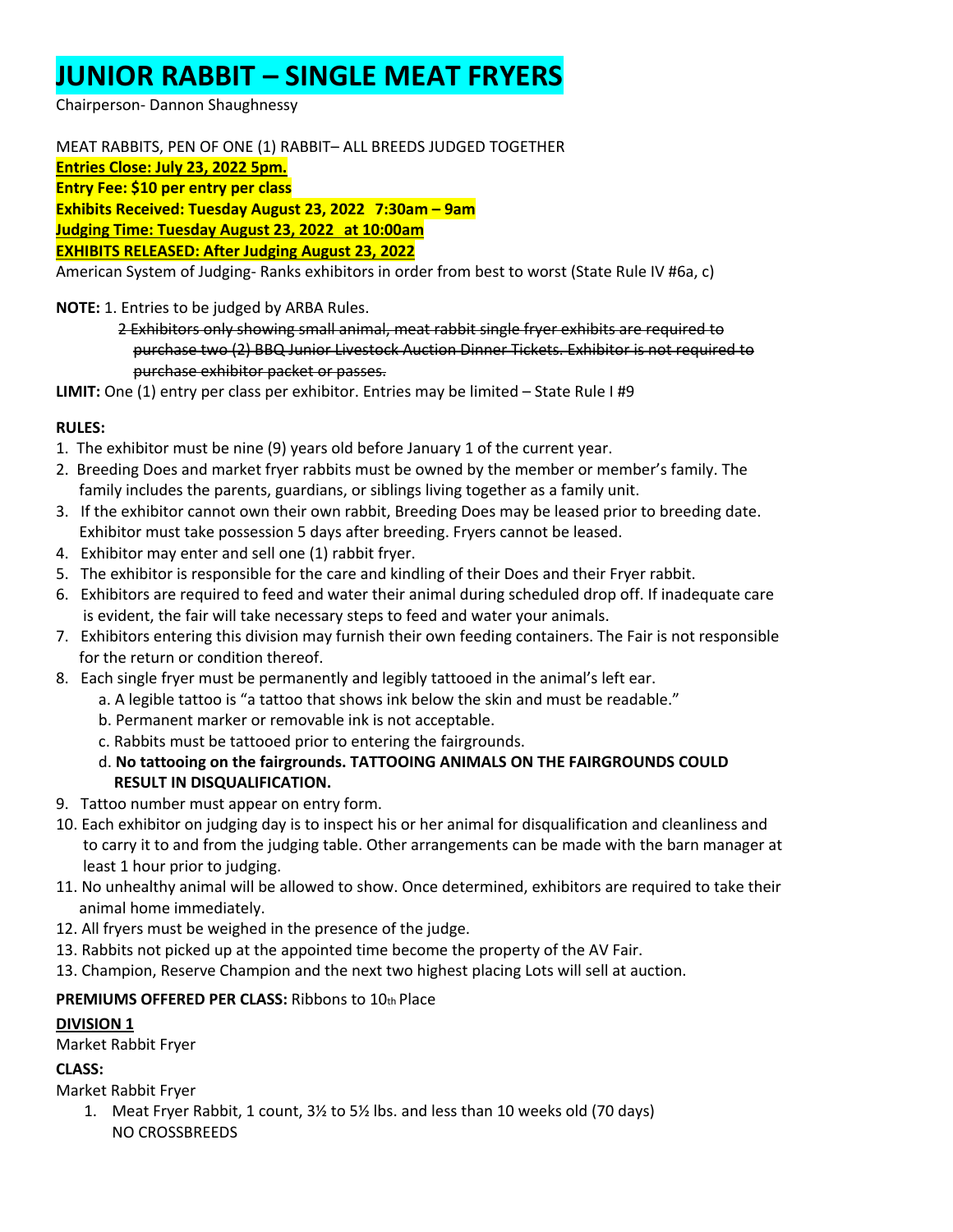### **SHOWMANSHIP**

#### **LOCAL JUNIOR SHOWMANSHIP ONLY 2022 Club Order: 4-H, Grange, FFA, and Independent**

#### **Entries Close: June 20, 2022**

**Junior Livestock Show Barn Supervisors Goat Barn Supervisor** - Conner Markley **Lamb Barn Supervisors** - Marlene Mattison and Shaun Smith **Beef Barn Supervisors** - Jeff Briggs and Travis Markley **Swine Barn Supervisors** - Nathan & Julie Corpuz **Small Animal Barn Supervisors** – Dannon Shaughnessy and Dottie Snyder

Only animals owned and fitted by the exhibitor in the Junior Livestock Classes, or required to be shown in a Senior Department Class under the provision of State Rule VII #14 a, b and #26 a, b, c, d are eligible. (Novices in these events have **never shown any animal** in Fair competition, which includes small animal, dog and horse projects.)

Exhibitors shall be on hand and ready to exhibit at the time called for judging. **Note:** All exhibitors are required to wear the official show uniform of the organization they represent. Girls may wear slacks instead of skirts.

1. Animals shown MUST be owned by the exhibitor and SHOWN by the exhibitor in the Junior Livestock Auction Market Class, unless under or overweight. Only animals SHOWN by exhibitor in the Junior Auction Market Class will be allowed to show in showmanship.

2. Junior exhibitors are expected to groom and care for their animal(s) while preparing for their show at the fair. They shall NOT accept active assistance from adults and non-exhibiting youth unless the junior exhibitor is actively engaged and a current AV Fair Large Livestock exhibitor, and the assistance is **ONLY** for instruction. The junior exhibitor (owner) **MUST** be there. State Rule VII #31.

3. All entries in Showmanship MUST be entered by the exhibit deadline; exhibitors CANNOT enter the day of the show.

4. During the judging and placing, exhibitors are always urged to remain alert to qualify for showmanship points.

#### \***Order of Classes: ADVANCED FOLLOWED BY NOVICE (FFA) and SENIORS SHOW FIRST, FOLLOWED BY JUNIOR THEN NOVICE**

**\*NOTE: POULTRY & RABBIT** SHOWMANSHIP EXHIBITORS ARE TO REMAIN IN AREA UNTIL SHOWMANSHIP IS COMPLETED.

**PREMIUMS OFFERED PER CLASS:** 1st - \$10 2nd - \$8 3rd - \$6 4th - \$4 5th - \$2 Ribbons to 10th place

### **INDEPENDENT SHOWMANSHIP**

Entry Fee: \$10.00 per entry per class

Judging Time: Check Schedule

#### **DIVISION 6**

Independent Showmanship **CLASS:**

- 1. Beef Jr., 9 to 13 yrs. old
- 2. Beef Sr., 14 to 19 yrs. old
- 3. Lamb Jr., 9 to 13 yrs. old
- 4. Lamb Sr., 14 to 19 yrs. old
- 5. Market Goat Jr., 9 to 13 yrs. old
- 6. Market Goat Sr., 14 to 19 yrs. old
- 7. Swine Jr. 9 to 13 yrs. old
- 8. Swine Sr. 14 to 19 yrs. old
- 9. Dairy Goat Jr., 9 to 13 yrs. old
- 10. Dairy Goat Sr., 14 to 19 yrs. old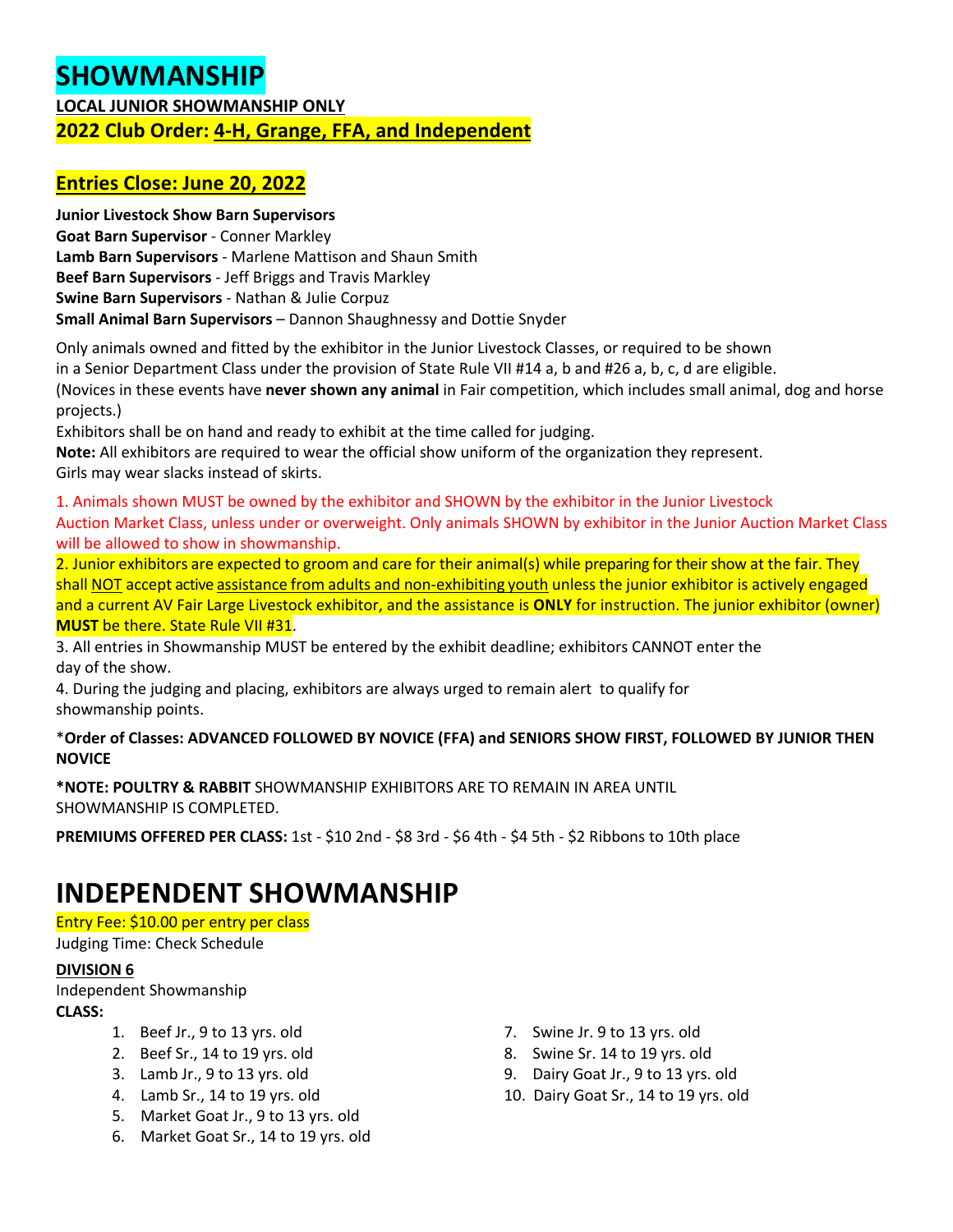### **FFA SHOWMANSHIP**

Entry Fee: \$10.00

Judging Time: Check Livestock Schedule **DIVISION 1** FFA SHOWMANSHIP

#### **CLASS:**

- 1. Beef, Advanced
- 2. Beef, Novice
- 3. Lamb, Advanced
- 4. Lamb, Novice
- 5. Market Goat, Advanced
- 6. Market Goat, Novice
- 7. Swine, Advanced
- 8. Swine, Novice
- 9. Dairy Goat, Advanced
- 10. Dairy Goat, Novice

### **4**-**H SHOWMANSHIP**

#### Entry Fee: \$10.00

- Judging Time: Check Schedule **DIVISION 2**
- 4-H SHOWMANSHIP

#### **CLASS:**

- 1. Beef Jr., 9 to 13 yrs. old
- 2. Beef Sr., 14 to 19 yrs. old
- 3. Lamb Jr., 9 to 13 yrs. old
- 4. Lamb Sr., 14 to 19 yrs. old
- 5. Market Goats Jr., 9 to13 yrs. old
- 6. Market Goats Sr., 14 to 19 yrs. old
- 7. Swine Jr., 9 to 13 yrs. old
- 8. Swine Sr., 14 to 19 yrs. old
- 9. Dairy Goat Jr., 9 to 13 yrs. old
- 10. Dairy Goat Sr., 14 to 19 yrs. old

### **4**-**H NOVICE SHOWMANSHIP**

#### **Entry fee: None**

**Novice showmanship is limited to exhibitors 9 to 12 years old as of January 1 of this year.** (Local Rule #23b & 24) A novice in this class has never competed in any showmanship class, whether large or small livestock, in Fair competition. An exhibitor will no longer be eligible for **any** novice showmanship class in subsequent years. Date of birth of 4-H members **MUST** be on entry form.

**PREMIUMS OFFERED PER CLASS:** Rosette Ribbons to 10th Place

#### **DIVISION 3**

4-H NOVICE SHOWMANSHIP

#### **CLASS:**

- 1. Beef
- 2. Lamb
- 3. Market Goat
- 4. Swine
- 5. Dairy Goat

### **GRANGE SHOWMANSHIP**

#### Entry Fee: \$10.00 per entry per class

Judging Time: Check Schedule

#### **DIVISION 4**

GRANGE SHOWMANSHIP

#### **CLASS:**

- 1. Beef Jr., 9 to 13 yrs. old
- 2. Beef Sr., 14 to 19 yrs. old
- 3. Lamb Jr., 9 to 13 yrs. old
- 4. Lamb Sr., 14 to 19 yrs. old
- 5. Market Goat Jr., 9 to 13 yrs. old
- 6. Market Goat Sr., 14 to 19 yrs. old

7. Swine Jr., 9 to 13 yrs. old 8. Swine Sr., 14 to 19 yrs. old 9. Dairy Goat Jr., 9 to 13 yrs. old 10. Dairy Goat Sr., 14 to 19 yrs. old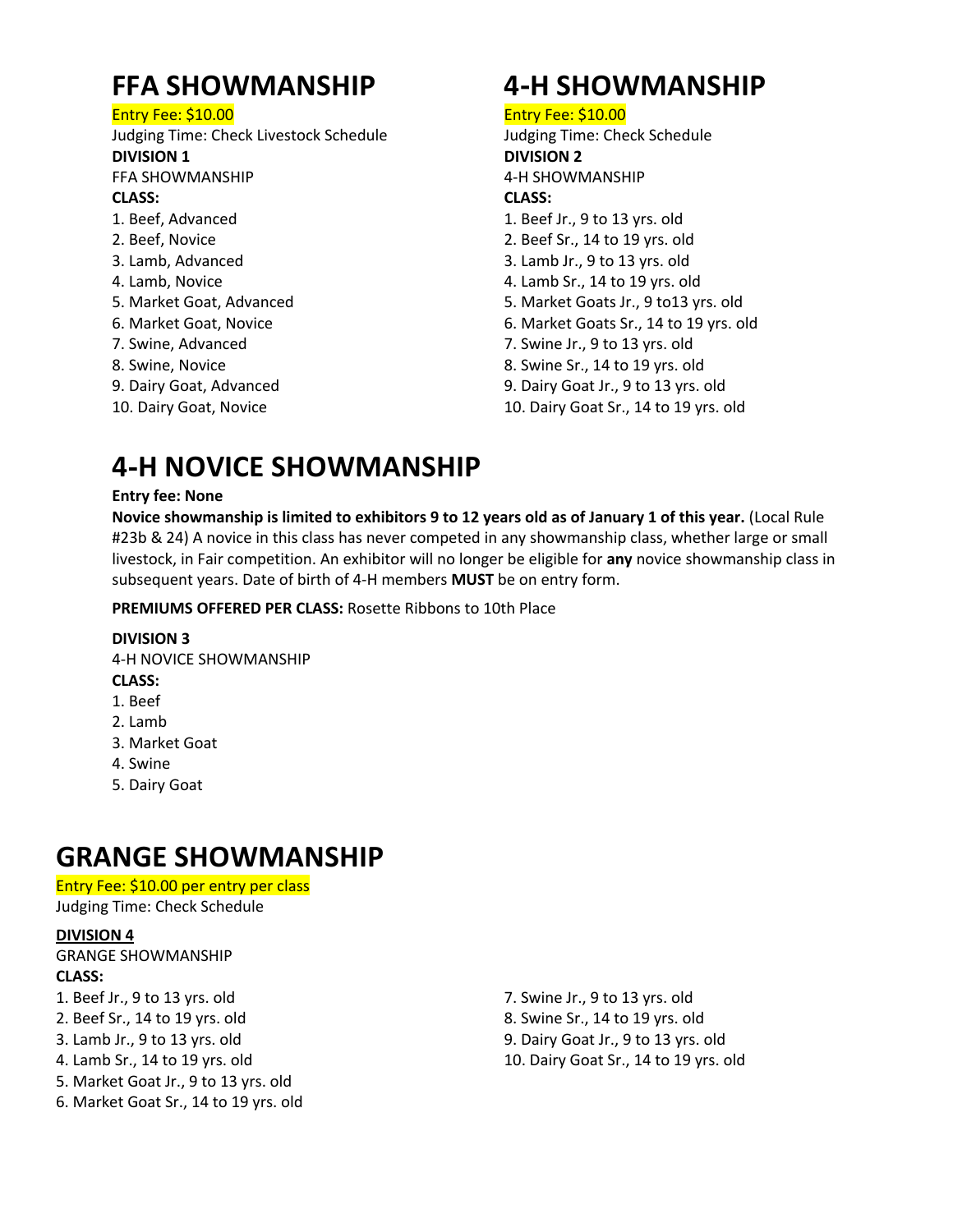### **GRANGE NOVICE SHOWMANSHIP**

#### **Entry fee: None**

**Novice showmanship is limited to exhibitors at least nine years old as of January 1st**, except for small animals, (Local Rule #23c & 24) and until the end of the calendar year in which the member reaches age A novice in this class has NEVER competed in any showmanship class in fair competition. Date of birth of Grange member **MUST** be on entry form.

#### **PREMIUMS OFFERED PER CLASS**: Rosette Ribbons to 10th Place

#### **DIVISION 5**

GRANGE NOVICE SHOWMANSHIP **CLASS:** 1. Beef

- 2. Lamb
- 3. Market Goat
- 4. Swine
- 5. Dairy Goat

## **Master Showmanship –Large Livestock**

### **4**-**H, Grange, & FFA**

#### **Entry Fee: None PREMIUMS OFFERED PER CLASSES**: Ribbons to 10th Place Rosettes Sponsored by: **Don Cook, Left Corner Framing**

Note: Showmanship Jr. & Sr. 1st & 2nd Place class winners in Lamb, Beef, Swine, and Market & Dairy Goats are eligible for Large Livestock Master Showmanship.

#### **RULES:**

1. Top two senior and two junior showmen for each species of animal will compete in Master Showmanship.

2. Exhibitor can't show their own or a family members animal.

3. All ten exhibitors in each class will show the same species of animal at the same time.

4. Event starts on **Wednesday August 24th at 4pm.**

5. Each Exhibitor will show the following types of animals: Dairy Goats, Market Goats, Lamb, Beef and Swine.

6. Time limit: Eight minutes for each species of animal.

7. Exhibitor will be judged on their ability to handle the animal - not on grooming of the animal.

8. If the first or second place showman for any animal is unable to compete in the Master

Showmanship, the opportunity shall then go to the next highest placing showman to third place only.

9. Each showman shall represent only one animal. If qualified with more than one animal, exhibitor must check in at the Livestock Office by **Wednesday, Aug. 24, 10 a.m.** Non-compliance will result in the decision being made by fair management. All exhibitors placing up to third place that may move up must check in at the Livestock Office by **Wednesday, Aug. 24, Noon.**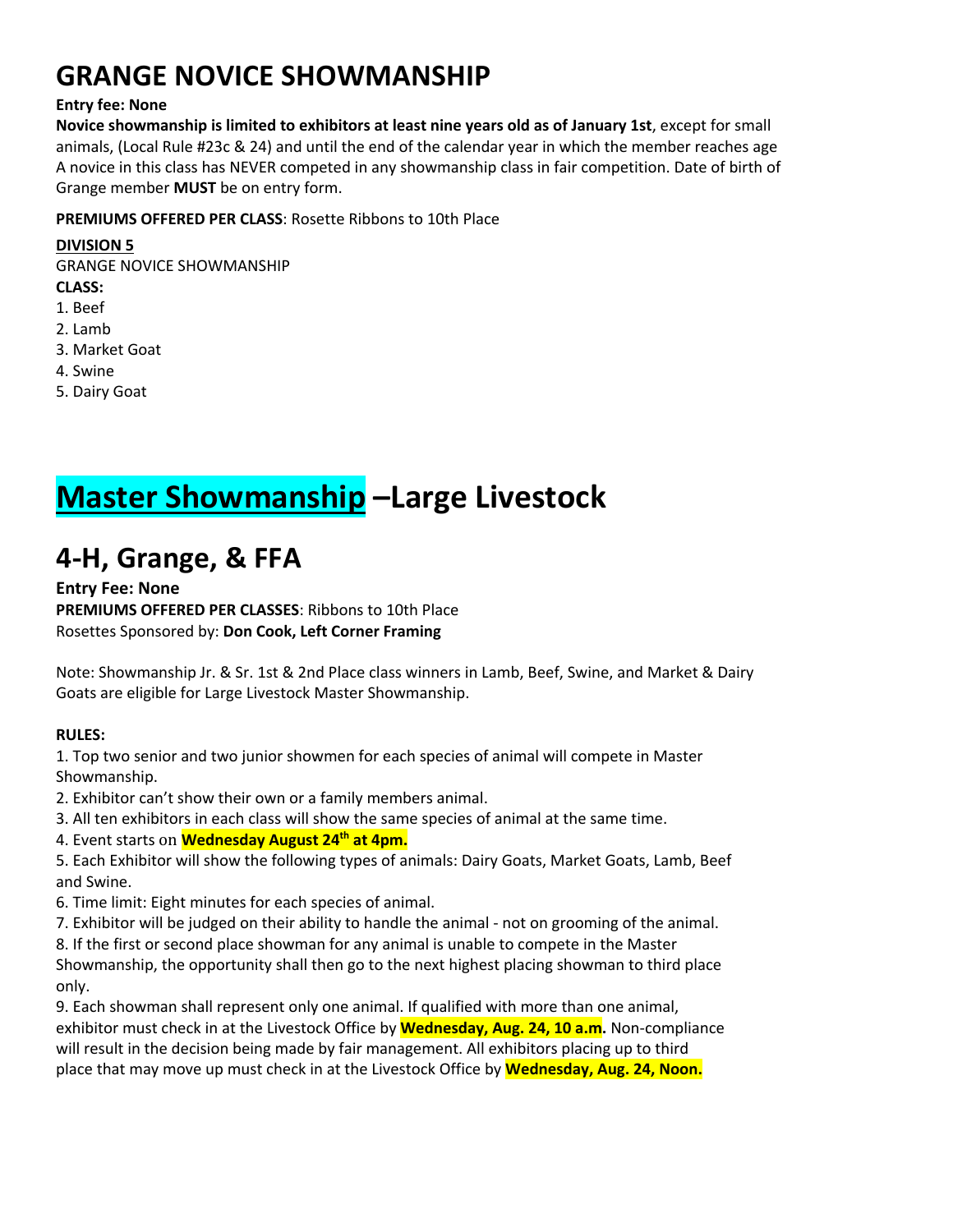### **BEEF FITTING CONTEST**

#### **Be sure to refer to all applicable state and local rules for the divisions you enter!**

Contact Jeff Briggs (661) 609-5160 or Travis Markley (661) 317-4713

#### **Entries Close: Saturday, July 23, 2022 – 5pm**

Entry Fee: None

#### **Contest time: Tuesday, August 23, 2022 – 4:00pm in Beef Practice Arena**

Award: First Place Winning Team Junior & Senior Belt Buckle

Sponsored by: The Gilardone Family in Memory of Mike Gilardone

#### **RULES:**

- 1. The contest will be broken up into two divisions: a junior division and a senior division.
- 2. Junior Division teams will consist of two members 13 years of age (as of January 1, 2022) and under.
- 3. A junior team may have a coach who gives verbal assistance only. The coach must be an AV Fair exhibitor.
- 4. Senior Division teams will consist of two members, one of which must be 14 years of age (as of January 1, 2022) and over.
- 5. Each team is required to supply their own animal, all of their own supplies, and all of their own equipment.
- 6. The contest will show the skill of each of the team's safety, technique and teamwork while fitting.
- 7. Each will have one hour to complete the fitting of their animal to the best of their abilities.
- 8. Rules are subject to change. Changes will be made available in the livestock office.
- 9. Place both team members name on the same entry form.

10. All exhibitors must reside within fair boundaries and be entered in a local junior livestock class.

#### **DIVISION 1**

CLASS:

- 1. Juniors (9-13 years)
- 2. Seniors (14-19 years)

# **Junior Open Barrow Show**<br>Contact Livestock Office 661-948-6060 ext. 226 or 123



**DNA TESTING: ALL BARROWS ARE REQUIRED TO BE DNA TESTED. IF THIS ANIMAL IS CONSIDERED A BACK**-**UP FOR THE AUCTION (AND HAS ALREADY BEEN SAMPLED) NO FURTHER TESTING WILL BE REQUIRED. CONTACT THE ENTRY OFFICE WITH ANY QUESTIONS.**

**EXHIBITOR CAN ENTER 2 MARKET SWINE OR IF ENTERING ONE BARROW THE ANIMAL MUST ALSO BE ENTERED IN THE JUNIOR MARKET SHOW AS WELL.**

#### **DEADLINE FOR ALL PAPERWORK IS JUNE 20th, 2022** - **5 p.m**.

The Junior Barrow Show will adhere to all State, Local and Junior Livestock rules. Organizational Attire is NOT required, however can be worn if desired. Pants, closed toe shoes and button-up shirt mandatory. **Premiums Offered: 1st - \$150, 2nd - \$125, 3rd - \$75, 4th - \$50 Entries Close: June 20th, 2022 – 5 p.m. Entry Fee: \$15.00 per entry per class** Limit: Two (2) Market Barrow per exhibitor **Exhibits Received & Mandatory Health Check-In: Saturday, August 20th 6pm-9pm Exhibits Weigh-In: Saturday, August 20<sup>th</sup>, 6pm-9pm Judging Time: 1pm Monday August 22nd**  Danish System of Judging **DIVISION 1** 

CLASS: 1. Barrow (180 Min weight-No top weight)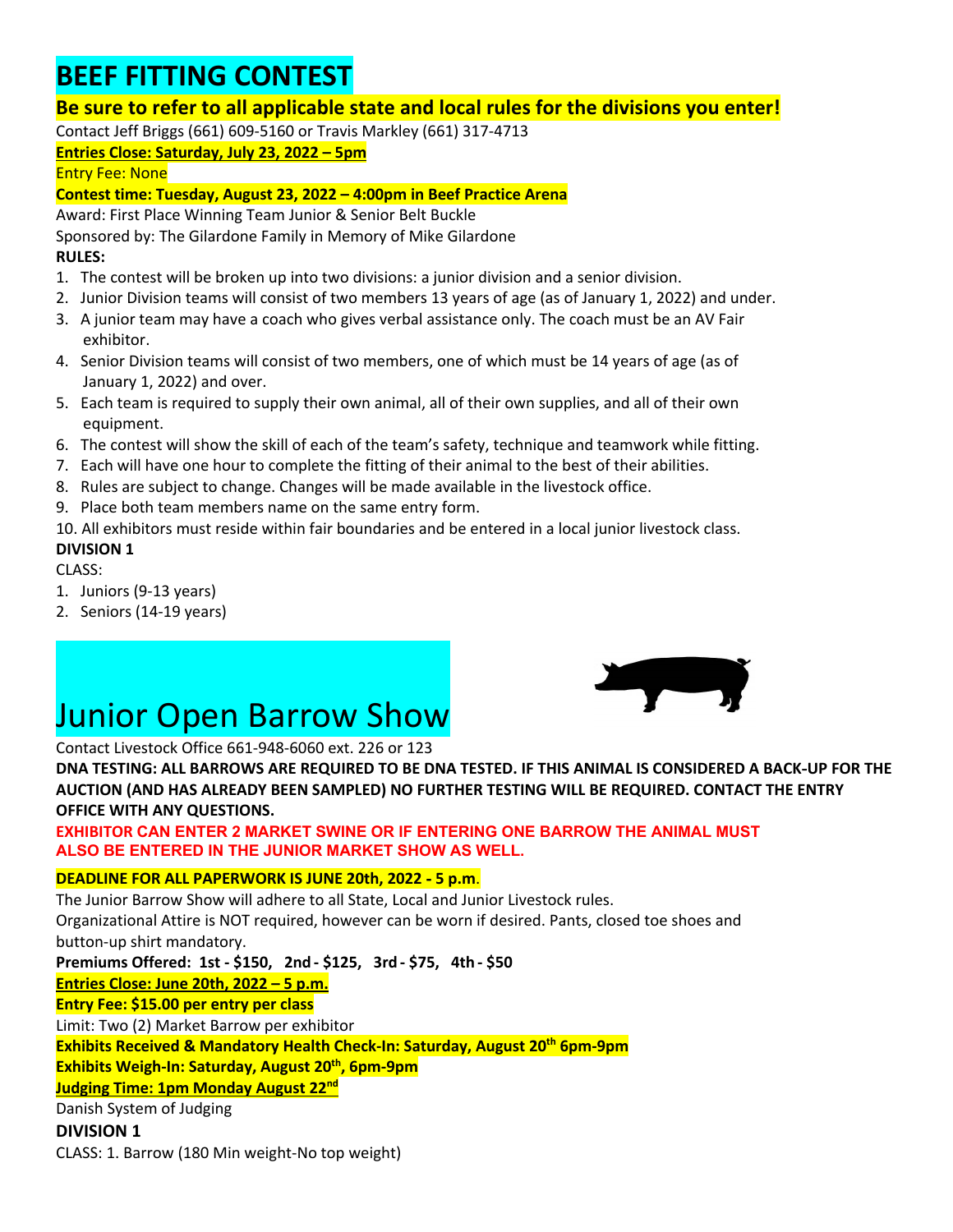### **4**-**H CLUB, FFA CHAPTER & GRANGE GROUPS**

**Be sure to refer to all applicable state and local rules for the divisions you enter!**

Clubs or Chapters must be pre-entered to be judged.

### **CLUB OR CHAPTER NAME MUST BE ENTERED BY LEADERS ONLY!**

#### **Entries Close: July 23, 2022 – 5 p.m.**

Entry Fee: None Judging Time: Following Market classes

1. Limit: One (1) group per Club or Chapter per class, a 4-H or Grange Club cannot enter in both class two (2) and three (3).

2. Each animal must be owned separately.

3. Lamb group class two (2) is limited to Clubs with less than 15 eligible animals.

**PREMIUMS OFFERED PER CLASS:** Rosette Ribbons to 6th Place

#### **DIVISION 1**

FFA CHAPTER GROUPS **CLASS:** 1. Lamb - 3 lambs 2. Market Goats - 3 market goats 3. Beef Cattle - 2 beef 4. Swine - 3 hogs

#### **DIVISION 2**

4-H CLUB GROUPS **CLASS:** 1. Lamb - 3 lambs 2. Lamb - 8 lambs 3. Market Goats - 3 market goats 4. Beef Cattle - 2 beef 5. Swine - 3 hogs

#### **DIVISION 3**

GRANGE GROUPS **CLASS:** 1. Lamb - 3 lambs

- 2. Lamb 8 lambs
- 3. Market Goats 3 market goats
- 4. Beef Cattle 2 beef
- 5. Swine 3 hogs